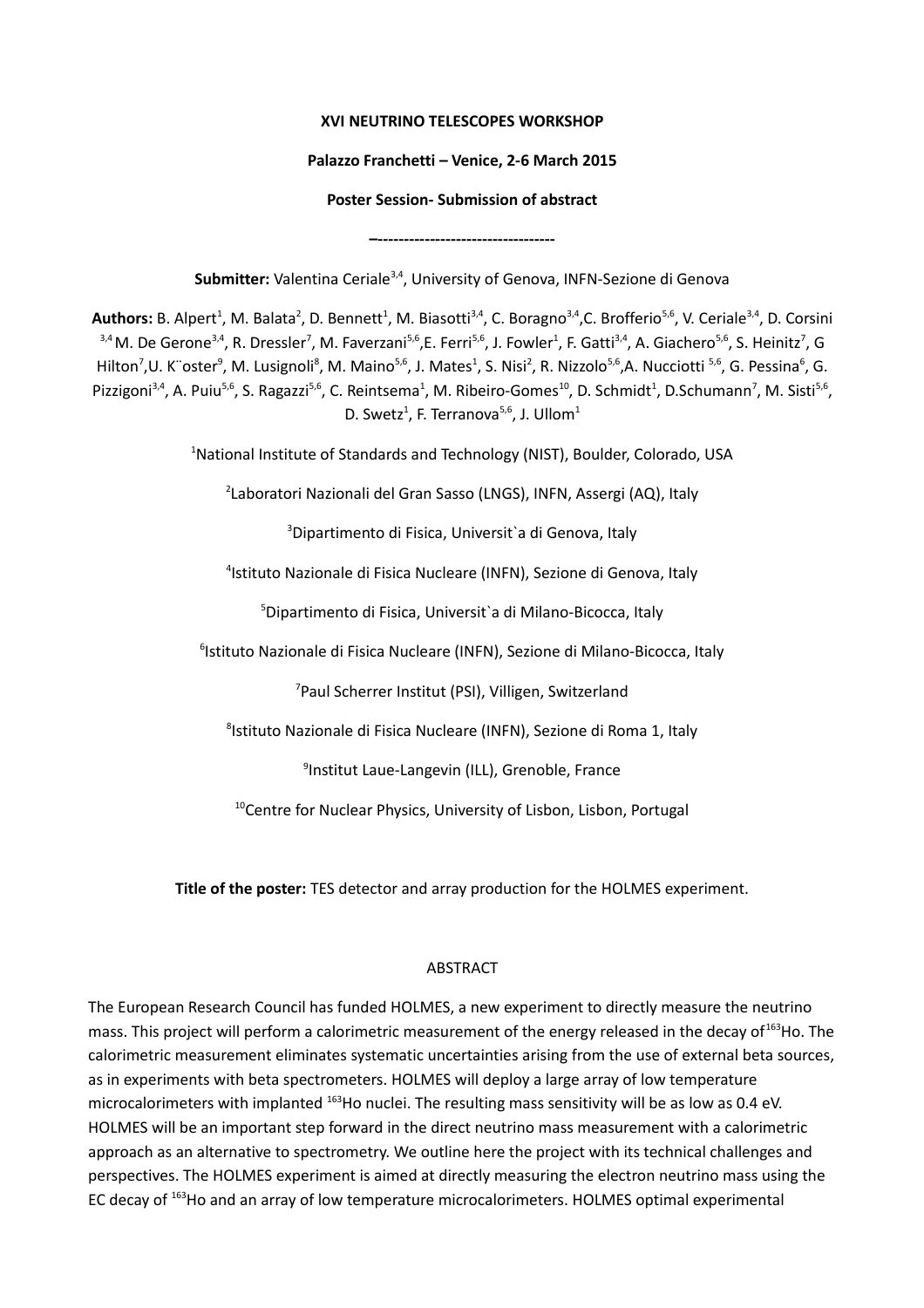configuration has been defined through extensive Monte Carlo statistical analysis and it is based on the present knowledge of the<sup>163</sup>Ho decay parameters [1]. In its baseline configuration HOLMES will collect about 3 × 10^<sup>13</sup>decays with an instrumental energy resolution ΔE of about 1 eV FWHM and a time resolution τ<sub>R</sub> of about 1 µs. For 3 years of measuring time  $t_M$ , this requires a total Ho activity of about 3  $\times$  10<sup>5</sup>decay/s. With an array of 1000 detectors, each pixel must contain a<sup>163</sup>Ho activity of about 300 decays/s which gives a f<sub>pp</sub> of about 3 × 10<sup>-4</sup>. The total activity is given by about 6.5 × 10<sup>16 163</sup>Ho nuclei, or 18 µg, and each detector must therefore contain  $6.5 \times 10^{13}$  163Ho nuclei.

# TES DETECTORS AND ARRAY

The detectors used for the HOLMES experiment will be Mo/Cu TES on SiNx membrane with bismuth absorbers (Fig. 1). The TES microcalorimeters will be fabricated in a two step process. The first steps will be carried out at the National Institute for Standard and Technology (NIST, Boulder, Co, USA) [5] where the devices will be fabricated up to the deposition of the bottom half of the absorber, i.e a 1.5 µm bismuth layer (Fig. 2). The devices will be further processed in the Genova INFN laboratory (Fig. 2). Here, the first step will be the deposition by means the ion implanter of a thin (few  $100^{\circ}$  A) layer of Au:  $^{163}$ Ho, then the bismuth absorber will be completed with a deposition of a second 1.5  $\mu$ m bismuth layer to fully encapsulate the<sup>163</sup>Ho source. GEANT4 simulations show that this bismuth thickness is enough for fully containing 99.99997% of the highest energy electrons ( $\approx$  2 keV) emitted in the <sup>163</sup>Ho decay. The second step will be a Deep Reactive Ion Etching (DRIE) of the back of the silicon wafer to release the membranes with the TES microcalorimeters. The relatively high concentration of holmium  $(J = 7/2)$  could indeed cause an excess heat capacity due to hyperfine level splitting in the metallic absorber [3]. Low temperature measurements have been already carried out in the framework of the MARE project to assess the gold absorber heat capacity (< 150 mK), both with holmium and erbium implanted ions. Those tests did not show any excess heat capacity, but further more sensitive investigations will be carried out [4]. If necessary, dilution of the implanted<sup>163</sup>Ho concentration will be achieved by co-evaporation of gold during the implantation. The TES array is presently being designed with the aim of achieving an energy resolution ∆EFWHM of about 1 eV at the spectrum endpoint and a time resolution τR as close as possible to 1 µs. This requires an optimal thermal design of all detector components. To minimize the stray electrical inductance L which limits the pulse rise time, the TES will be arranged in 2 × 32 sub-arrays. This arrangement allows also to maximize the geometrical filling factor and therefore the<sup>163</sup>Ho implantation efficiency.

#### **REFERENCES**

- 1. M. Lusignoli et al., Phys. Lett. B 697, (2011) 11-14.
- 2. C. Enss (Ed.), Cryogenic Particle Detection, Springer, Berlin, Heidelberg, 2005
- 3. Ch. Enss, S. Hunklinger, "Low temperature physics", Springer, Berlin, 2005
- 4. K. Prasai et al., J. Low Temp. Phys. 176, (2014) 979.
- 5. K.D. Irwin, G.C. Hilton, "Transition-edge sensors" in [2], pp. 63–149.